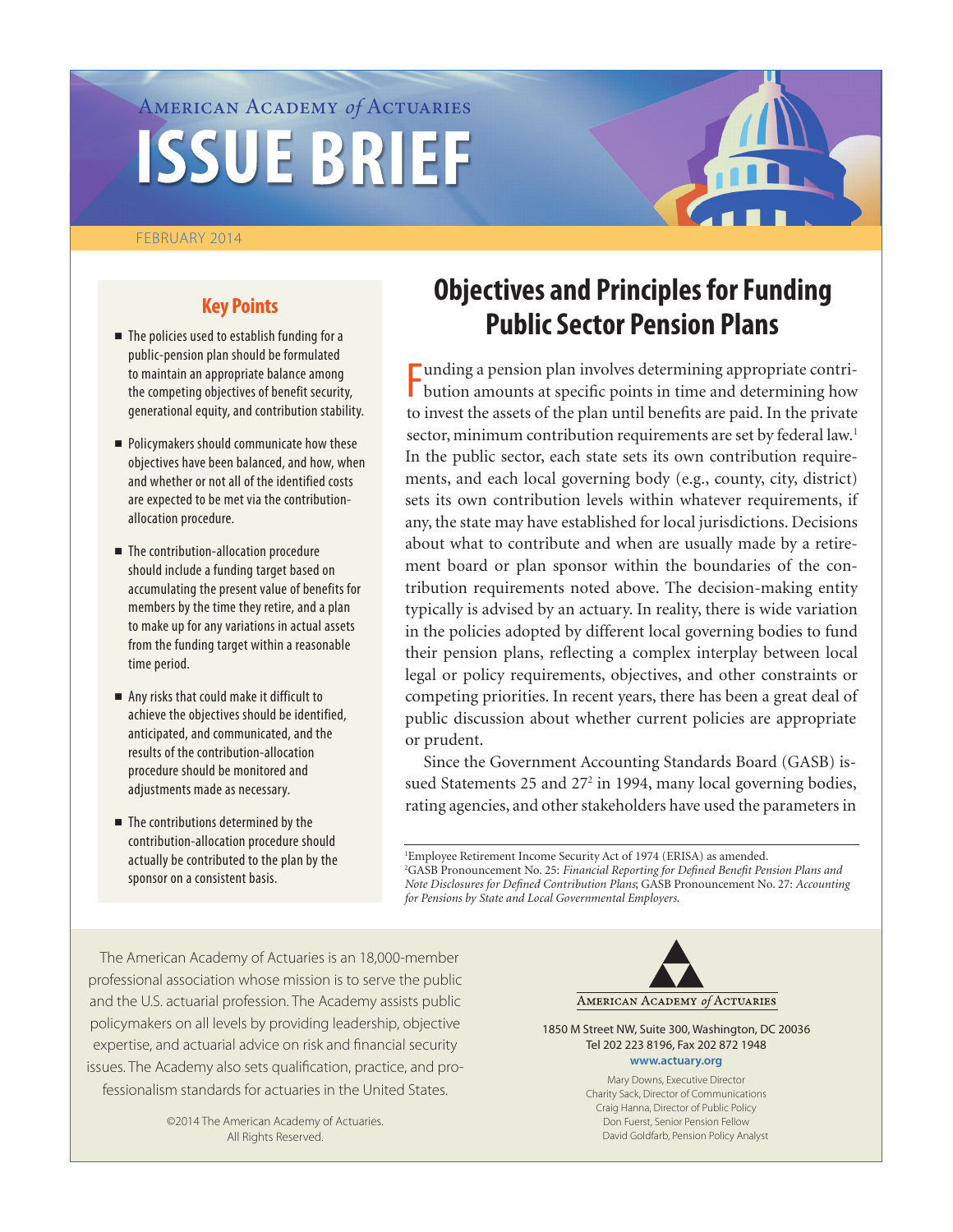those pronouncements for determining the Annual Required Contribution (ARC) as a benchmark for contribution requirements.<sup>3</sup> In 2012, GASB issued Statements 67 and 68,4 replacing Statements 25 and 27 effective for fiscal years beginning after June 15, 2013 and 2014 respectively, and it eliminated the ARC and clearly avoided providing guidance that might serve as a benchmark for contribution requirements.

Certain Actuarial Standards of Practice (ASOPs), as promulgated by the Actuarial Standards Board (ASB), identify what actuaries should consider, document, and disclose when performing an actuarial assignment, including, but not limited to, measuring pension obligations, selecting assumptions, and selecting methods to determine pension plan contributions. The guidance for selecting methods to determine pension contributions, however, is limited, focusing largely on ensuring there are adequate assets to pay benefits when due. Recognizing there are other objectives and issues in the public sector, the Pension Practice Council of the American Academy of Actuaries believes that a discussion of the fundamental objectives and principles for funding public-sector pension plans can inform actuaries practicing in the public sector, the decision-makers who set policies to fund pension plans, and the public at large as to some of the issues to consider in developing a funding policy.

Actuaries typically provide input with respect to the contribution allocation procedure and the assumptions used in that procedure to fund the pension plan. A contribution allocation procedure primarily consists of:

- **n** an **actuarial cost method** that allocates the projected pension obligation among past, current, and future periods of service,
- an **asset smoothing method** that recognizes investment gains and losses over a period of time, and
- $\blacksquare$  an **amortization method** that allocates the cost of benefit changes, assumption changes, and gains and losses over future years.

Although a plan's investment policy will affect the risks associated with a contribution allocation procedure,<sup>5</sup> the investment policy itself is generally not considered a component of the contribution allocation procedure.<sup>6</sup>

6 It is intended that this issue brief will be supplemented in the future with a Practice Note for actuaries that discusses the elements of a contribution allocation procedure in more detail.

Members of the Public Plans Subcommittee include: Melissa Algayer, MAAA, FCA, EA; Paul Angelo, MAAA, FSA, FCA, EA; Bent Banister, MAAA, FSA, FCA, EA; William Hallmark, MAAA, ASA, FCA, EA (Chairperson); David Kausch, MAAA, FSA, FCA, MSPA, EA; Larry Langer, MAAA, ASA, FCA, EA; Matt Larrabee, MAAA, FSA, EA; Alan Miligan, MAAA, FSA, FCA, FCIA; Kim Nicholl, MAAA, FSA, FCA, EA; Mark Olleman, MAAA, FSA, FCA, EA; James Rizzo, MAAA, ASA, FCA, EA; Brian Septon, MAAA, FSA, FCA, EA; David Stimpson, MAAA, FCA, EA; Gregory Stump, MAAA, FSA, FCA, EA

<sup>3</sup> The ARC has been the basis for annual pension expense under GASB Statements 25 and 27. It was generally equal to the contributions determined for the plan provided the contributions fell within certain parameters. As a result, those parameters came to be viewed by some as guidance for appropriate contribution levels even though they were not intended to provide such guidance.

<sup>4</sup> GASB Pronouncement No. 67: *Financial Reporting for Pension Plans—an amendment of GASB Statement No. 25*; GASB Pronouncement No. 68: *Accounting and Financial Reporting for Pensions*—*an amendment of GASB Statement No. 27*. 5 <sup>5</sup>One of the key points of the Academy's recent issue brief, *Measuring Pension Obligations*, was that "Plans funded at the budget level and invested in a diversified portfolio are likely to experience either insufficient or surplus assets, and benefit security is affected by the plan sponsor's ability to make additional contributions if an adverse investment experience materializes."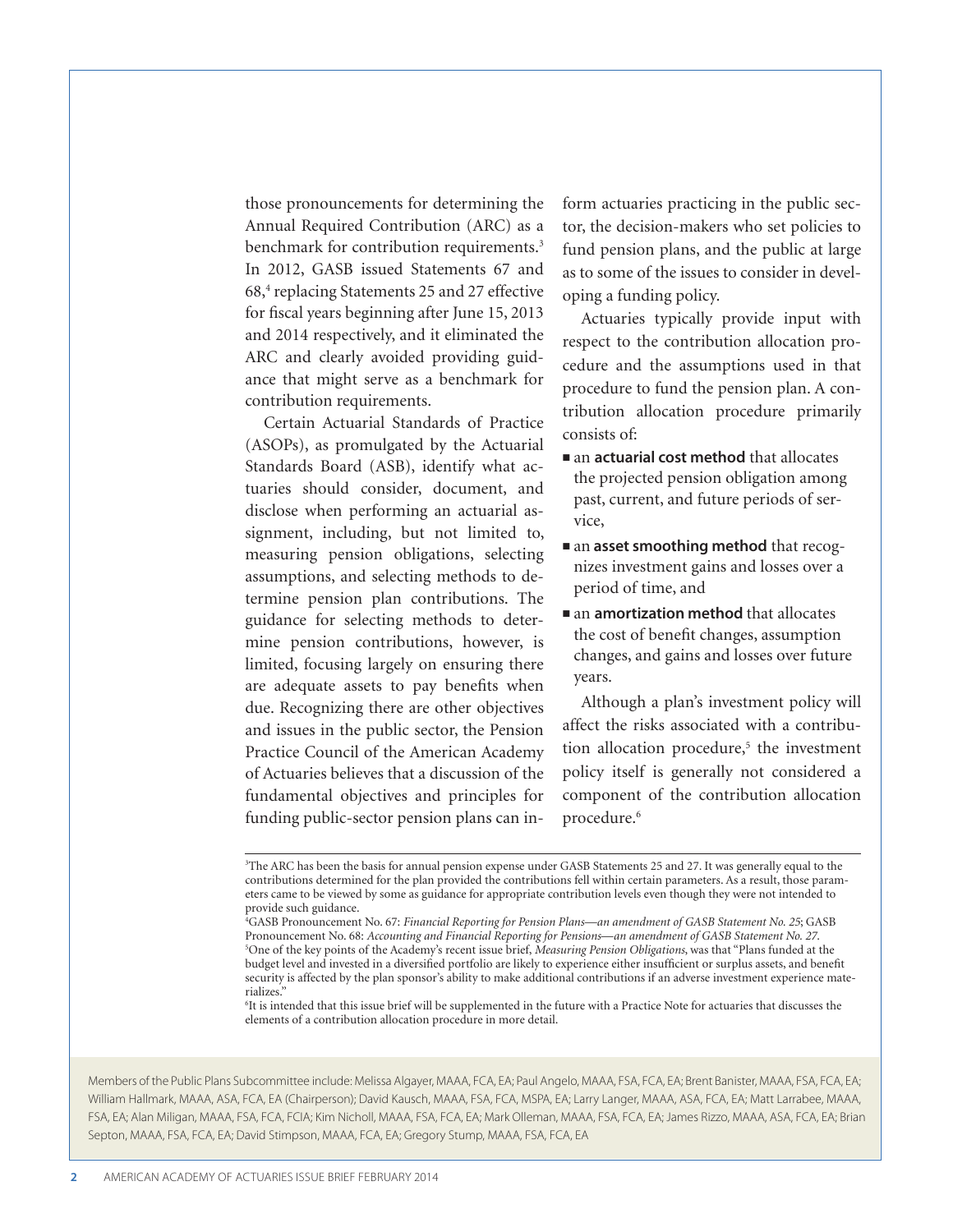#### **Objectives**

In establishing the policies used to fund a public sector pension plan, three primary objectives need to be balanced:

- $\blacksquare$  Benefit Security
- Contribution Stability and Predictability
- **Generational Equity**

#### **Benefit Security**

Pension plans provide a form of compensation in which benefits are paid many years after the period of employment that entitled the recipient to those benefits. Consequently, it is important for plan members to be confident that the promised benefits will be paid. The key factors that determine the security of the pension promise are the legal obligation of a plan sponsor<sup>7</sup> to provide the benefit, the level of assets in the pension plan, the manner in which those assets are invested, and the financial resources of the sponsor to make any necessary additional contributions if and when those contributions come due. The policies established to fund the pension plan should be premised on the assumption that the obligation to provide the promised benefits must be met. Since the financial resources of a sponsor can change over time, the policies used to fund the pension plan should target the accumulation of sufficient assets over the working lifetime of a plan member, at least equal to the present value of the plan member's future benefits on a basis consistent with the level of risk affordable by the plan sponsor. The contribution allocation procedure should pay for any difference between actual and anticipated experience in some reasonable period of time that is not too long.8

#### **Contribution Stability and Predictability**

The annual contribution to a pension plan is a budgeted expenditure for the plan sponsor. Significant changes in the contribution amount from one year to the next can have significant repercussions on other parts of the budget, particularly if those changes require an increase that is not or cannot be anticipated. While benefit security may be best served by adjusting for adverse deviations from expected experience over a very short period, the volatility and lack of predictability in contribution amounts that can result (depending on the manner in which assets are invested) could be unsustainable. Consequently, investment strategy, benefit policy, and margins for adverse deviation in the selection of assumptions are considered to control the exposure to significant adverse changes in contribution amounts. The contribution allocation procedure should pay for any difference between actual and anticipated experience in some reasonable period of time that is not too short.8 The period selected should allow sponsors reasonable time to adjust to events that affect the contributions to the plan.

#### **Generational Equity**

From an economic perspective, each generation of taxpayers ideally should pay for the compensation of the public employees who provide services to those taxpayers, including the funding of pension benefits that accrues during the period. If all pension plan assumptions are met, the contribution allocation procedure should accumulate assets in an orderly manner to the present value of future benefits by the time a plan member retires.

Actuarial cost methods generally do a good job of allocating the expected cost of an employee's benefit in a manner consistent with the

8 "Too long" and "too short" are subjective terms and are used here to emphasize the competition between these objectives. Improving benefit security requires that differences be made up over a relatively short period of time while improving contribution stability requires that differences be made up over a relatively long period of time.

<sup>7</sup> In a public pension plan, it is common for there to be multiple sponsors and in many cases these sponsors share the cost of providing pension benefits to the employees of all of the plan sponsors. In this issue brief, the word "sponsor" should also be interpreted as encompassing multiple sponsors.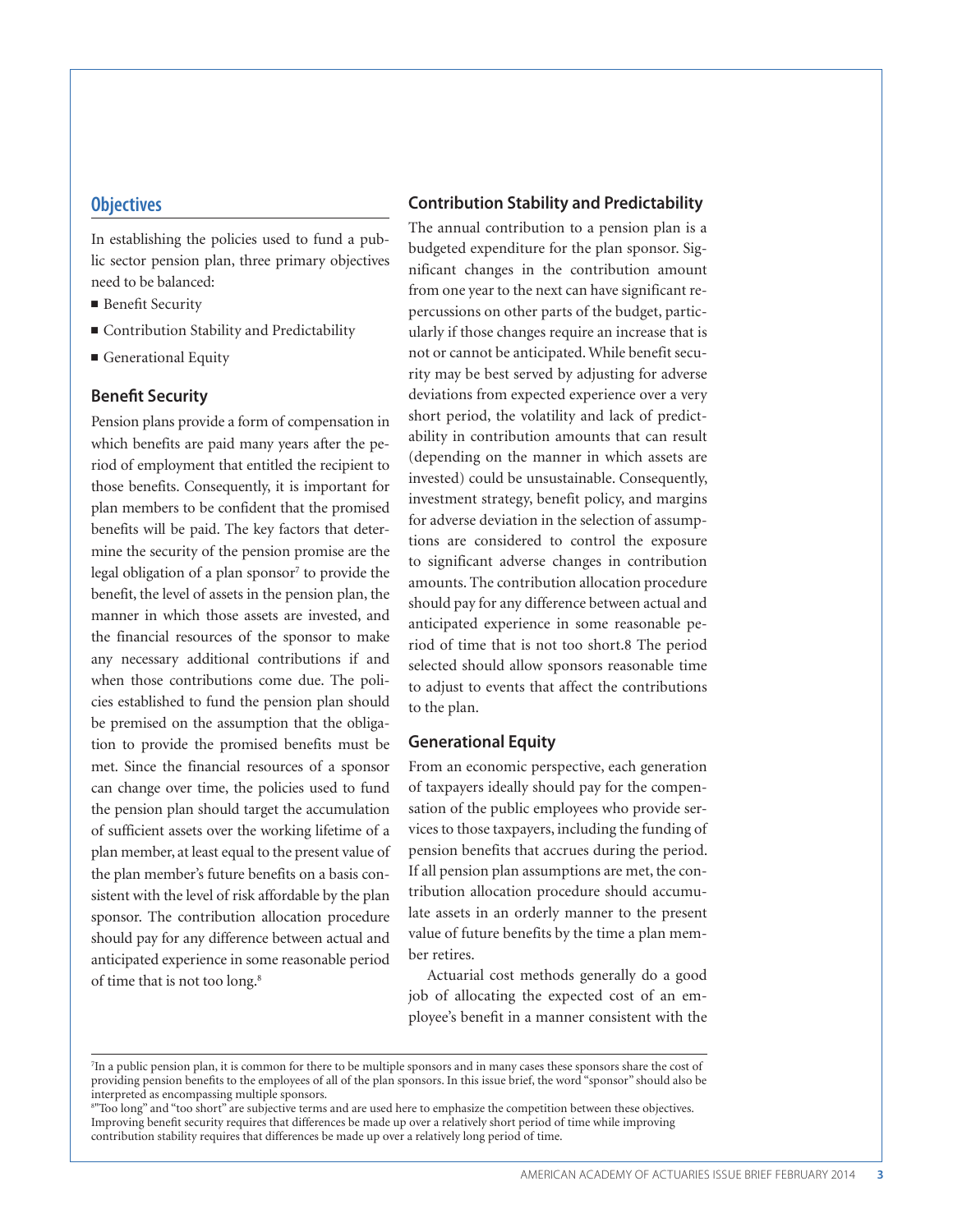objective of generational equity. The significant challenges to accomplishing the objective of generational equity arise when there are gains or losses (particularly on benefits and the assets intended to provide the benefits for former employees or retirees), assumption changes (again, particularly for inactive members), or prior generations that did not fully pay for the cost of the benefits for the employees who provided services to that generation.

#### **Balancing the Objectives**

Each of these objectives is important, but they naturally come into conflict at times. The policies used to fund the plan should seek appropriate balance among the conflicting objectives, and an appropriate balance is likely to differ from one plan (and sponsor) to another. Some plan sponsors may need more contribution stability than others (for example, plans may vary in terms of their size relative to the size of the sponsor resulting in different relative budget impacts for the same change in contribution amount). Different characteristics will cause decision makers to strike different balances among the competing objectives. However, no objective should be weighted to the exclusion of any other objective.

#### **Principles**

In balancing their objectives, plan decision-makers have a fair amount of flexibility. However, there are certain principles to which all policies should adhere, regardless of how the objectives are balanced.

# **Make the Contributions Determined by the Contribution Allocation Procedure**

Given an investment policy and a set of assumptions, the contribution allocation procedure is used to determine the amount to be contributed at specific points in time. The procedure is designed to balance the above objectives and is premised on the assumption that the contributions that are determined will be made. If the determined contributions are not actually made on a consistent basis, some or all of the objectives will not be met. While there will always be competing demands for the cash needed to fund the pension plan, and while the contribution policies used may be modified or amended periodically to reflect updates to the balance between objectives, the resulting contribution determined by the process should not be ignored. The contributions called for by the contribution allocation procedure need to be made consistently by the sponsor.

Once the plan sponsor takes on a legal commitment<sup>9</sup> to provide retirement benefits, then ideally the plan sponsor should also be subject to a legally enforceable contribution demand of plan members to prefund the benefits on an actuarially determined basis. A failure to make the contributions determined by the contribution allocation procedure has contributed to many of the situations in which a pension plan is now placing significant strain on budgets.

### **Pre-Fund All of the Expected Costs**

The contribution allocation procedure should include a funding target based on accumulating the present value of benefits for members by the time they retire, and a plan to make up for any variations in actual assets from the funding target within a defined and reasonable time period. Among other conditions, this means the following equation should hold true.

#### **Current assets of the plan +**

**Present value of future contributions intended to finance the benefits of current plan members**

#### **= Present value of future benefits for current plan members**

This equation implies that normal cost contributions for expected new entrants should not be planned to be used to pay for the benefits of current members. Of course, the future contributions should always be made before the ben-

<sup>9</sup> As determined by state and local authority.